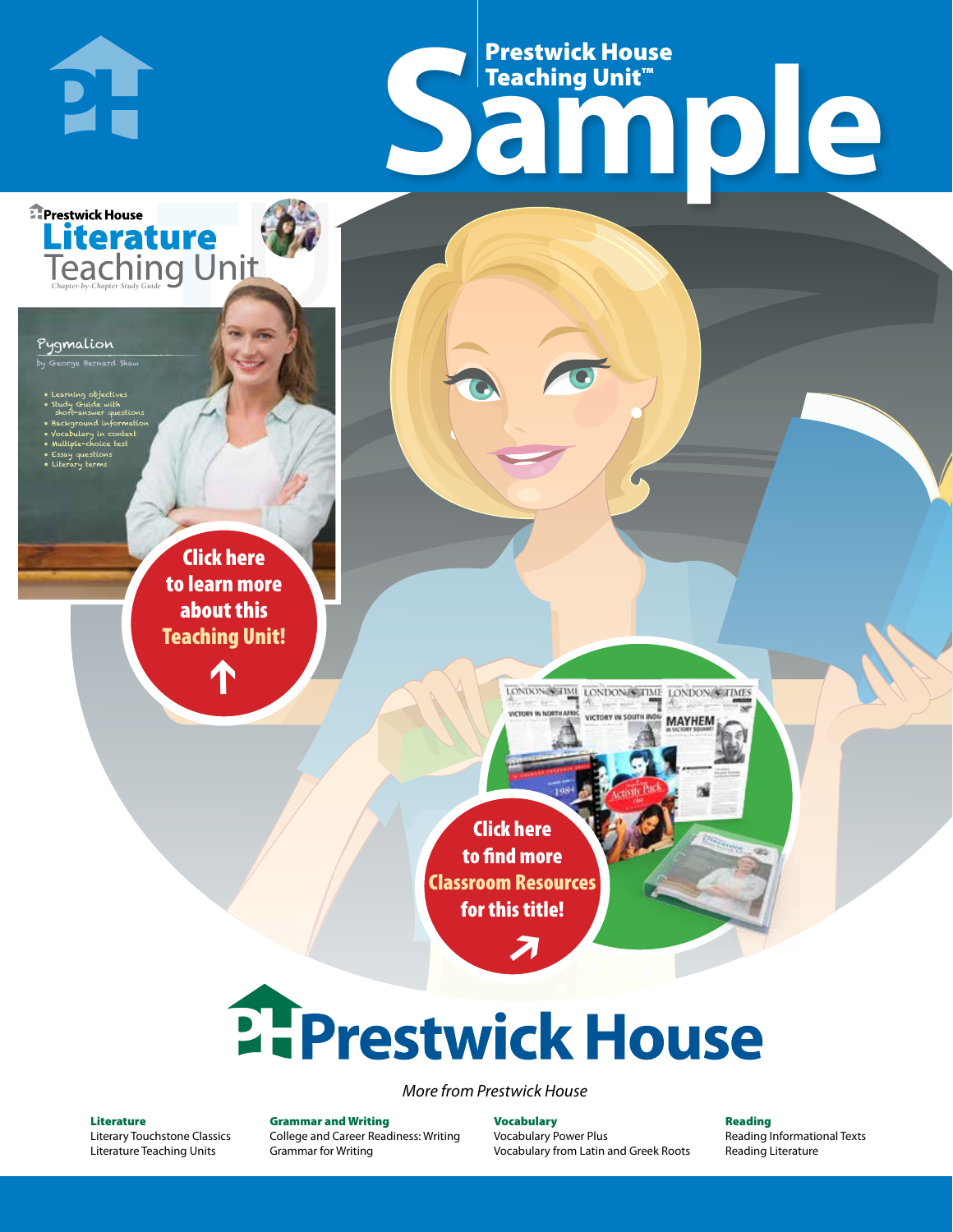

## Pygmalion

### by George Bernard Shaw

- Learning objectives
- Study Guide with short-answer questions
	- Background information
	- Vocabulary in context
		- Multiple-choice test
			- Essay questions
			- Literary terms

# **EFPrestwick House**

**P.O. Box 658, Clayton, DE 19938 www.prestwickhouse.com 800.932.4593**

**ISBN: 978-1-58049-030-6**

**Copyright ©2017 by Prestwick House Inc.**

**All rights reserved. No portion may be reproduced without permission in writing from the publisher.** 

**Item No: 300888**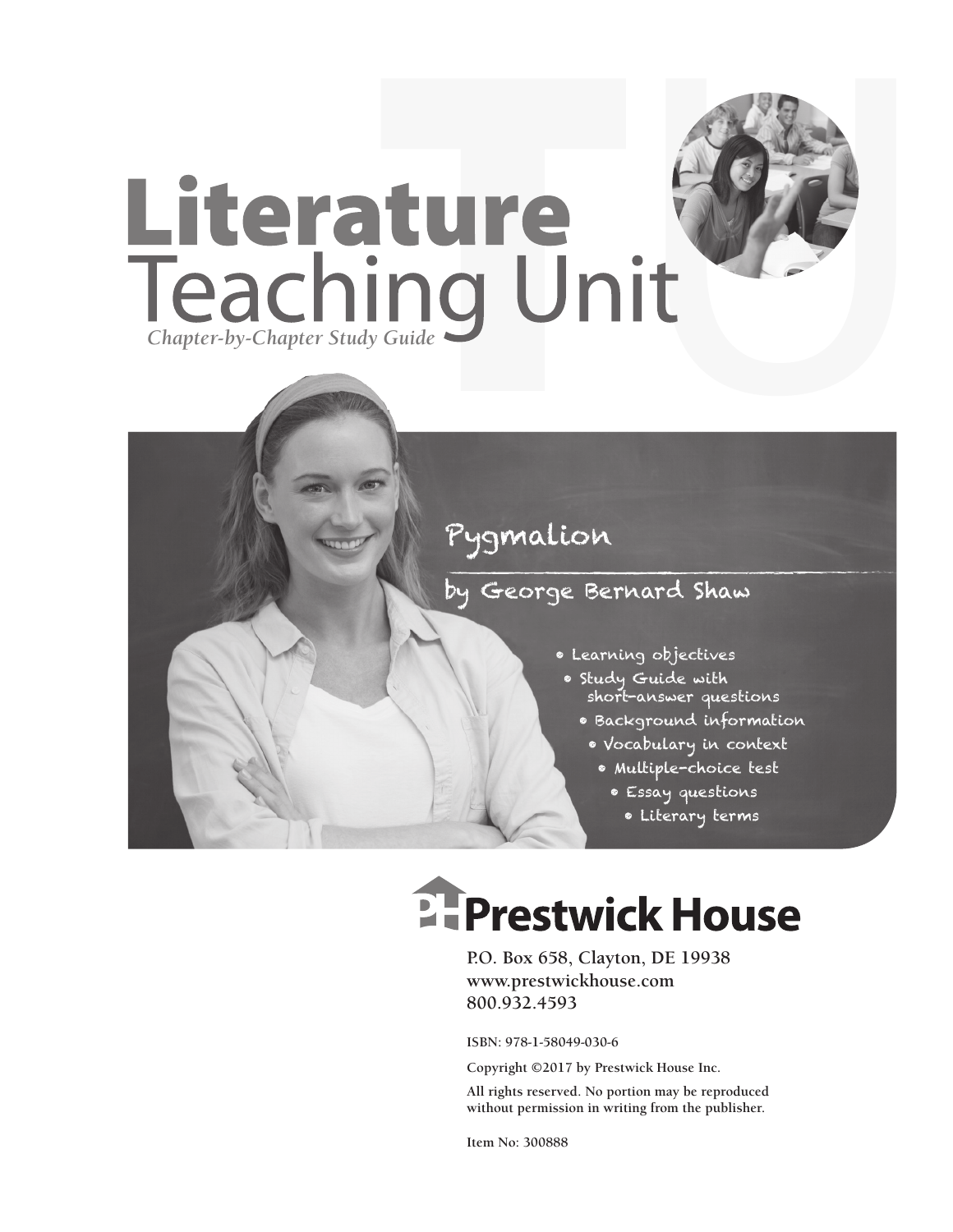#### **Objectives**

*By the end of this Unit, the student will be able to:*

- 1. summarize the classical myth upon which Shaw based *Pygmalion*, pointing out where Shaw's play parallels the myth and where it departs from it; identify the themes and major concepts that the two stories have in common.
- 2. trace Eliza Doolittle's transformation over the course of the play, pointing out the ways in which she has changed and the various roles that other characters play in her transformation.
- 3. explain the meaning of the phrase "theater of ideas" as it relates to Shaw's work; point out and discuss those features in *Pygmalion* that make the play a "drama of ideas."
- 4. define the term "didactic" and point out the ways in which *Pygmalion* is a didactic play; discuss Shaw's views on didactic art and literature, according to his own remarks in the Preface.
- 5. identify and discuss at least two incidents in the play that can be seen as examples of what is referred to as "Shavian wit," a technique in which Shaw takes conventional wisdom and shows that thinking to be false or superficial.
- 6. discuss the social and economic concerns that Shaw deals with in the play, specifically the plight of the poor, the inequalities that exist among the classes, and the objectification of women.
- 7. discuss the extent to which Professor Higgins is an "alter ego," or mouthpiece, for Shaw.
- 8. explain how Shaw uses humor and satire to explore contemporary social issues, and point out at least two targets of his satirical attacks.
- 9. infer from the dialogue and stage notes on the last page of the play what the future holds for Liza and Henry, supporting that inference with examples from the text.
- 10. explain how Shaw presents class distinctions in early  $20<sup>th</sup>$ -century English society, pointing out how speech and dress, in particular, influence a person's perceived social standing.
- 11. identify the differences between the poor working class, as represented by Eliza Doolittle, and an elite upper class whose money and power derive from inherited wealth and tradition, as represented by the Eynsford Hills; explain how Shaw presents these two classes and discuss his apparent attitude toward each of them.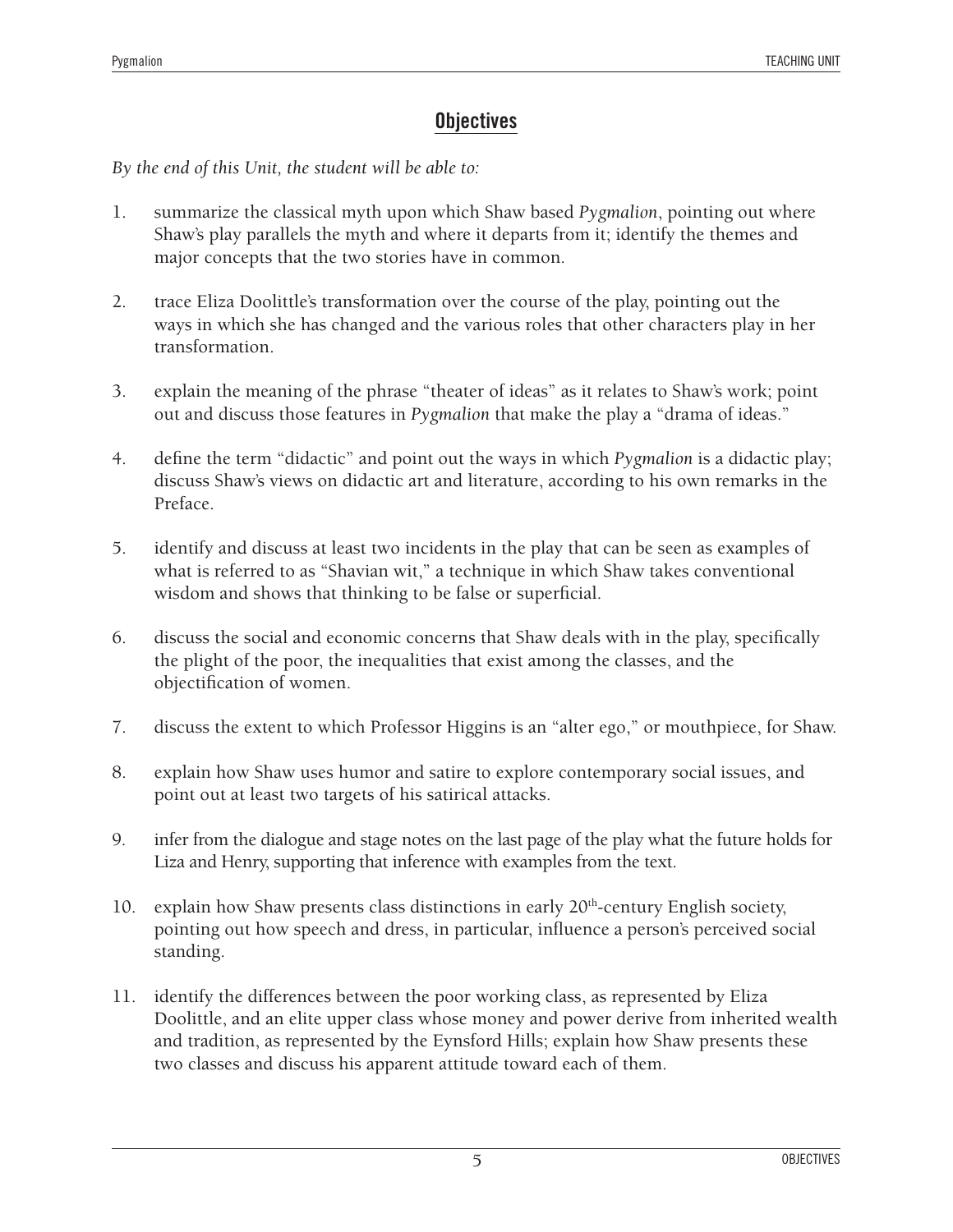#### **Questions for Essay and Discussion**

- 1. In his Preface, Shaw explains why he made a professor of phonetics the hero of his play. What are his reasons? How do they relate to his comments about the state of the English language, as it is spoken, and the importance of proper speech and grammar?
- 2. As a professor of phonetics, what are Henry Higgins's goals and priorities? How does he profit financially from people who have moved upward in socioeconomic status, yet still speak with lower class dialects?
- 3. Define "didactic literature," and explain how Shaw feels about it, according to his Preface. Discuss why Shaw considers *Pygmalion* a didactic play.
- 4. Why does Eliza Doolittle initially come to Higgins's house to ask for speech lessons? What does she hope to achieve by improving her manner of speaking?
- 5. Describe the wager that sets the main plot in motion. Who proposes this wager, and of what does it consist?
- 6. Describe Mrs. Pearce and discuss her role in the play. What is her major concern regarding Henry's efforts to transform Liza? Which other characters share this concern?
- 7. What does the reader learn about Henry's personal habits and manners from Mrs. Pearce? In light of this information, what is both hypocritical and ironic about Henry's plan to transform Liza into a refined lady?
- 8. Describe Liza's father, Alfred Doolittle. Explain his meaning when he refers to himself as one of the "undeserving poor." How are Doolittle's views on "middle class morality" characteristic of what is referred to as "Shavian wit," a technique in which Shaw takes conventional wisdom and turns it upside down?
- 9. What is Liza's reaction to the mirror in the bathroom at Henry's house? Explain how her reaction can be interpreted on a metaphorical level, as well as on a practical level. What might the mirror symbolize?
- 10. When Liza is introduced to Mrs. Higgins and the Eynsford Hills, she speaks with nearly perfect pronunciation and with "great beauty of tone." However, what is comical and inappropriate about her topics of conversation? What explanation does Henry fabricate to make her conversational topics seem chic and fashionable?
- 11. Throughout the play, Shaw uses satire to expose the absurdities of class pretensions. Explain why Clara Eynsford Hill, her mother, and the type of people they represent are objects of this type of satirical attack. Provide examples from the text to support your answer.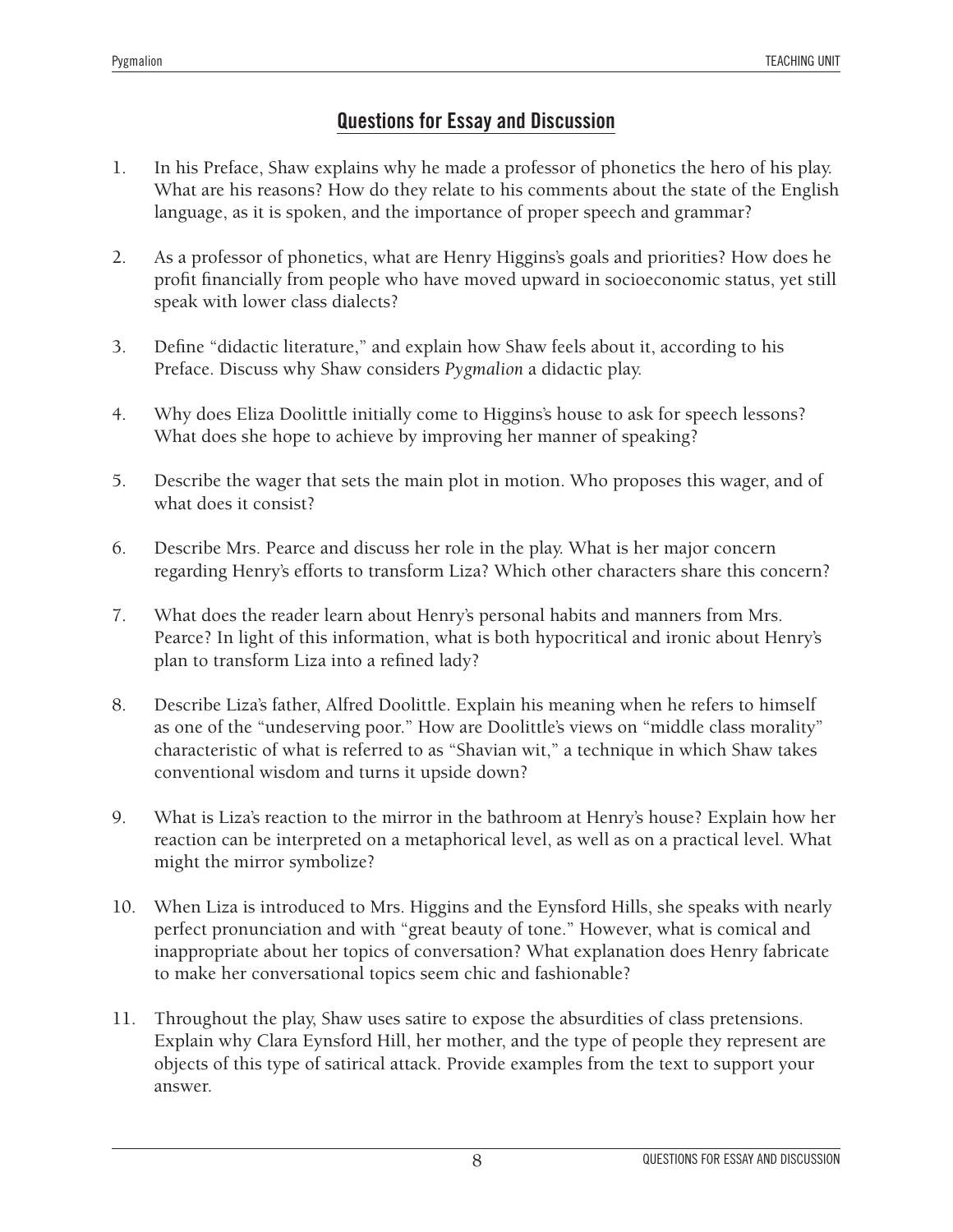## **Pygmalion**

#### **PREFACE**

#### VOCABULARY

**abominably** – terribly, dreadfully **allusion** – an indirect reference **amenity** – pleasantness; courtesy **aspirant** – one who aspires to a higher position or seeks to achieve something **compliance** – agreement **conciliatory** – pleasant; appeasing **contempt** – dislike, hatred **cryptograms** – coded or secret writings **decipher** – to interpret or decode **derisive** – mocking, sarcastic **despise** – to hate **didactic** – morally instructive **exorbitant** – excessive **hence** – from now **inscrutable** – difficult to understand; mysterious **libelous** – insulting, slanderous **obscurity** – the state of being hidden or vague; anonymity **phonetics** – the study of spoken language and speech sounds **proficiency** – skill, ability **renounce** – to give up or abandon **repudiation** – rejection, denial **satires** – literary works that use humor to ridicule someone or something **syndicate** – an agency that sells articles or writings for publication **vulgarly** – crudely, tastelessly

1. In his Preface to *Pygmalion*, Shaw explains why he has made a scholar of phonetics the hero of his play. What are his reasons? How do they fit with his complaints about the English people and their language?

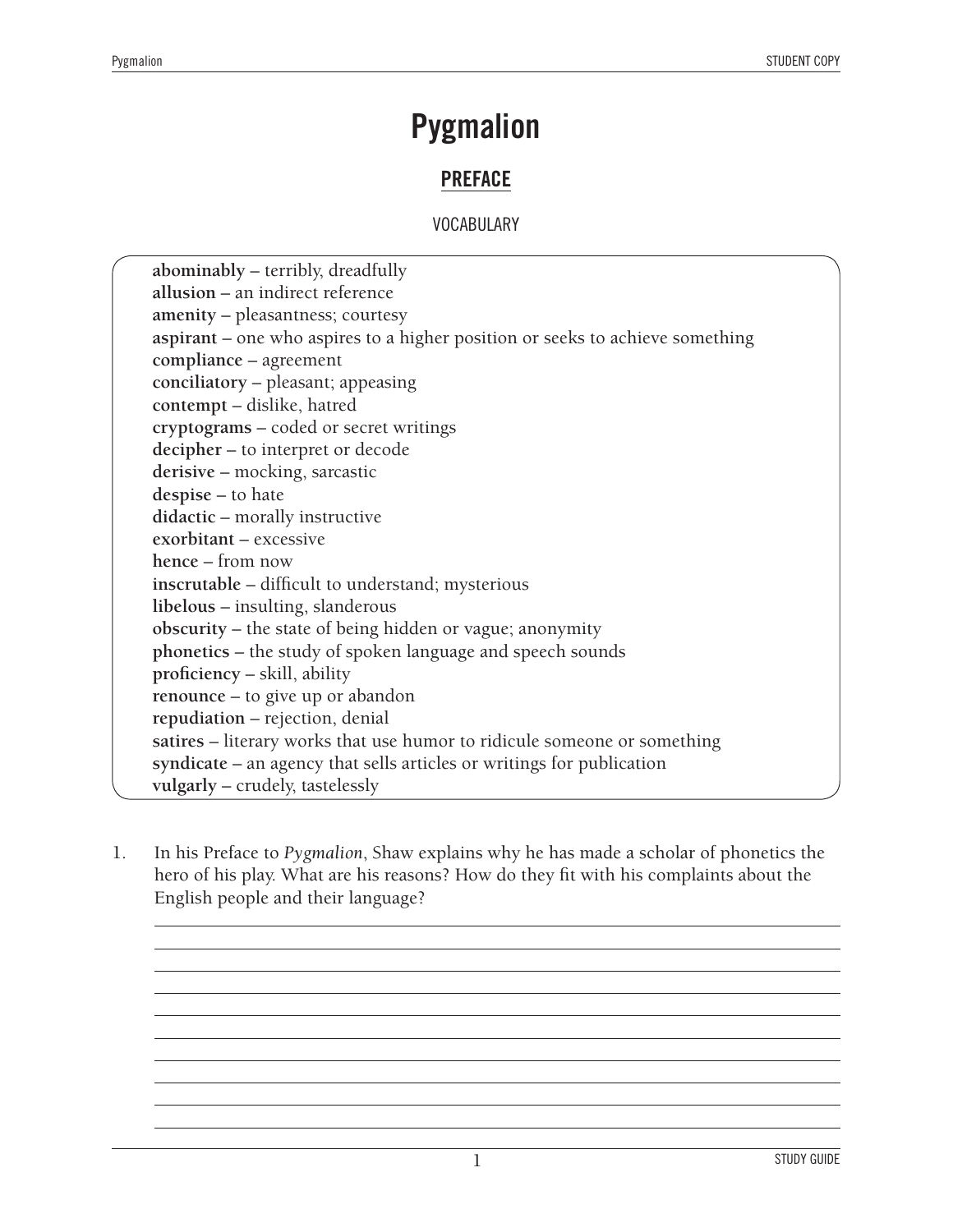4. Why does the Bystander tell the Flower Girl to "be careful"? Why does she insist, "I'm a respectable girl: so help me, I never spoke to him…"?

<u> 1980 - Johann Stoff, amerikansk politiker (d. 1980)</u>

and the control of the control of the control of the control of the control of the control of the control of the

and the control of the control of the control of the control of the control of the control of the control of the and the control of the control of the control of the control of the control of the control of the control of the 

<u> 1989 - Johann Stoff, deutscher Stoff, der Stoff, der Stoff, der Stoff, der Stoff, der Stoff, der Stoff, der S</u>

the control of the control of the control of the control of the control of the control of the control of the control of the control of the control of the control of the control of the control of the control of the control

5. What is it that the Note Taker, who has been mistaken for a "copper's nark," has been writing in his notebook? What is a "copper's nark"?

<u> 1989 - Johann Barn, mars ann an t-Amhain Aonaich an t-Aonaich an t-Aonaich ann an t-Aonaich ann an t-Aonaich</u>

6. Describe the attitude of the crowd toward the Note Taker.

7. What plot device does Shaw use to get this crowd of people in a situation where the Note Taker will be able to show off his abilities?

8. Earlier, the Flower Girl had said that Freddy lacks manners. For what reasons can it be said that the young Clara and the Note Taker also lack manners?